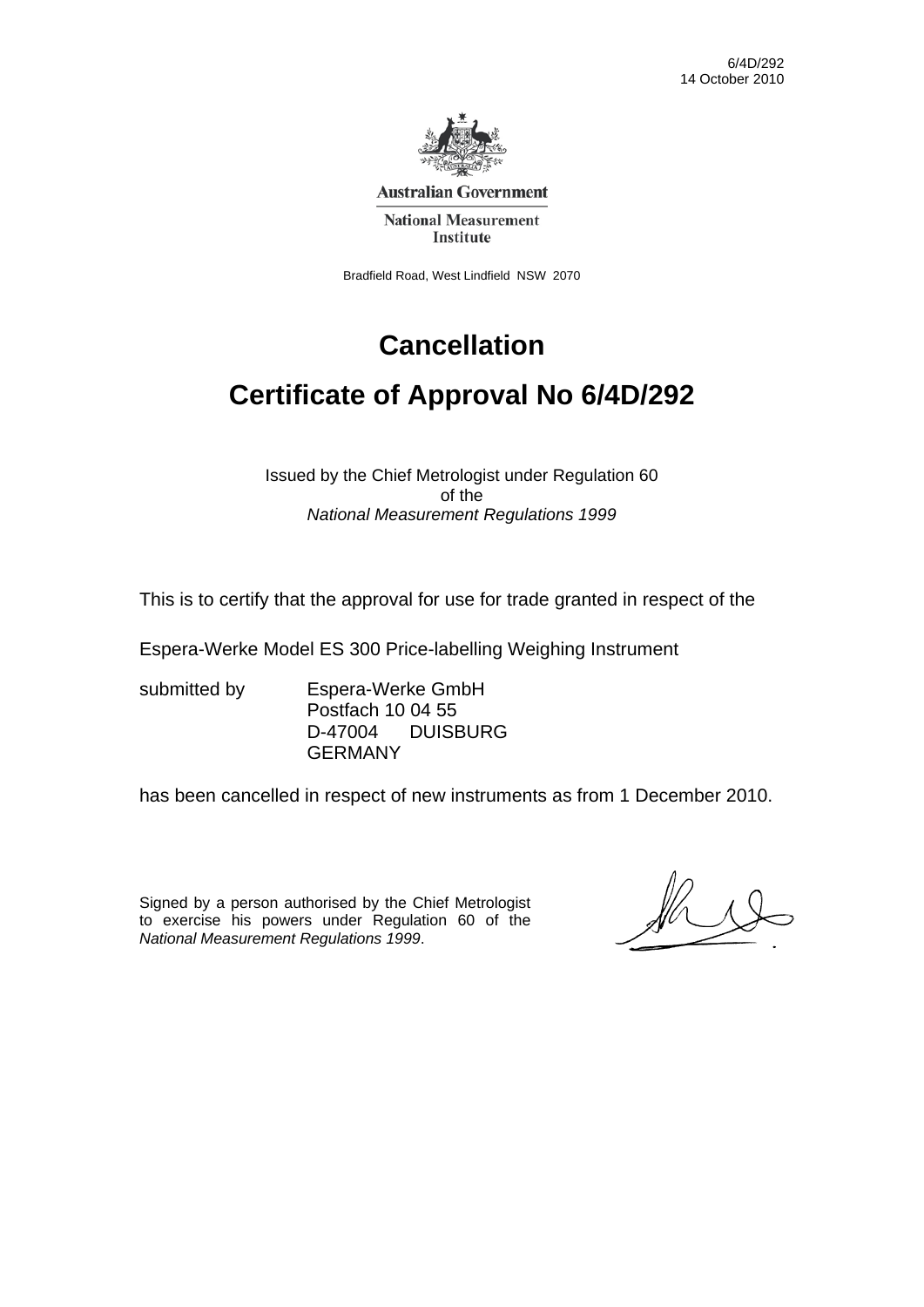6/4D/292 22 June 1999



# **National Standards Commission**

# **Certificate of Approval**

# **No 6/4D/292**

Issued under Regulation 9 of the National Measurement (Patterns of Measuring Instruments) Regulations

This is to certify that an approval for use for trade has been granted in respect of the

Espera-Werke Model ES 300 Price-labelling Weighing Instrument

submitted by Espera-Werke GmbH Postfach 10 04 55 D-47004 DUISBURG GERMANY.

**NOTE:** This Certificate relates to the suitability of the pattern of the instrument for use for trade only in respect of its metrological characteristics. This Certificate does not constitute or imply any guarantee of compliance by the manufacturer or any other person with any requirements regarding safety.

CONDITIONS OF APPROVAL

This approval becomes subject to review on 1 December 2003, and then every 5 years thereafter. **Example 20** in the set of the set of the set of the set of the set of the set of the set of the set of the set of the set of the set of the set of the set of the set of the set of the set of the set of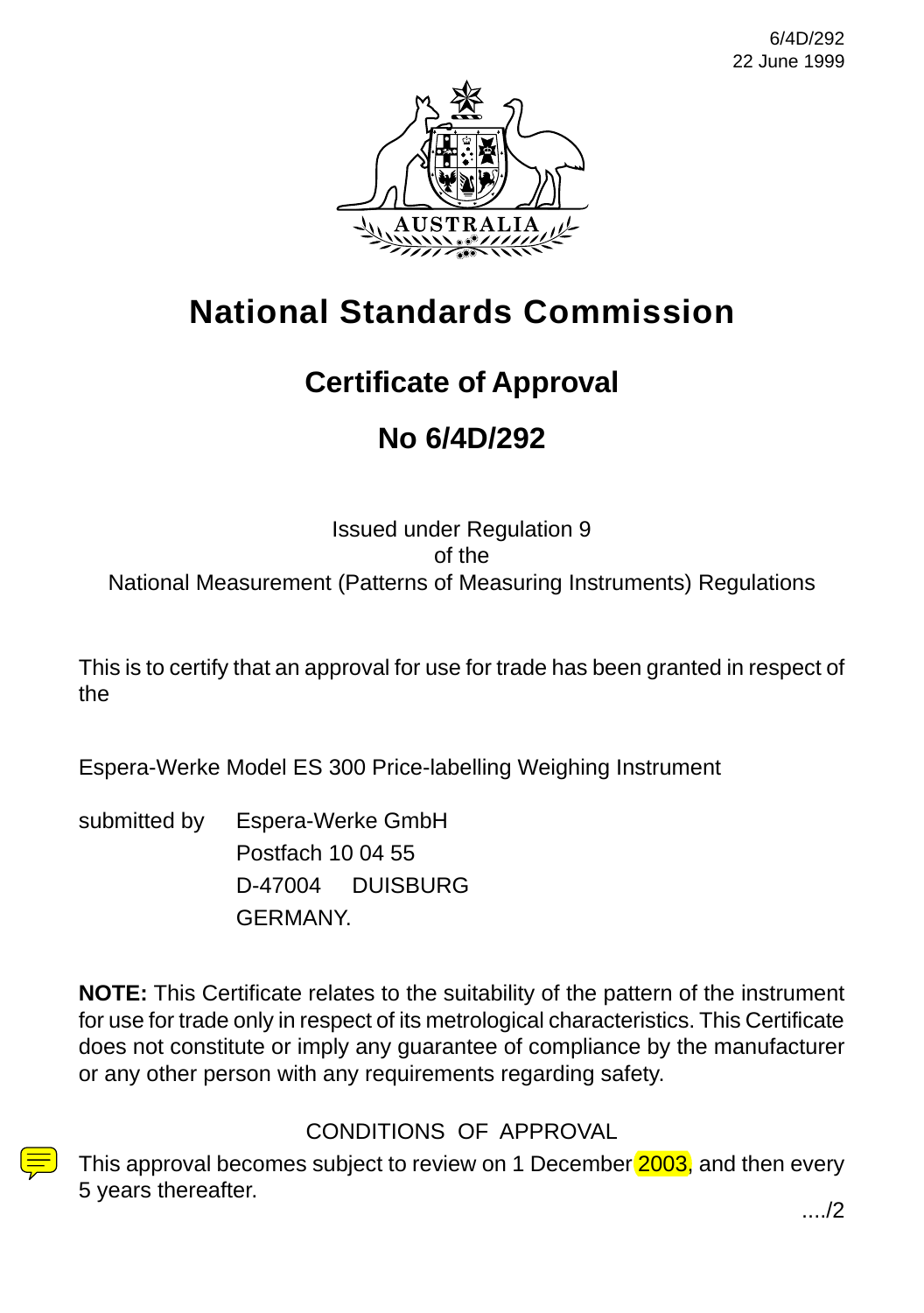Instruments purporting to comply with this approval shall be marked NSC No 6/4D/292 and only by persons authorised by the submittor.

It is the submittor's responsibility to ensure that all instruments marked with this approval number are constructed as described in the documentation lodged with the Commission and with the relevant Certificate of Approval and Technical Schedule. Failure to comply with this Condition may attract penalties under Section 19B of the National Measurement Act and may result in cancellation or withdrawal of the approval, in accordance with the Commission's Document 106.

The Commission reserves the right to examine any instrument or component of an instrument purporting to comply with this approval.

#### **Special:**

Instruments shall only be used for producing labels to be applied to pre-packed articles.

#### DESCRIPTIVE ADVICE

**Pattern:** approved 16 November 1998

• An Espera-Werke model ES 300 multi-interval price-labelling weighing instrument of 12 kg maximum capacity.

**Variant:** approved 16 November 1998

1. With certain models of Espera-Werke baseworks.

Technical Schedule No 6/4D/292 describes the pattern and variant 1.

# FILING ADVICE

The documentation for this approval comprises:

Certificate of Approval No 6/4D/292 dated 22 June 1999 Technical Schedule No 6/4D/292 dated 22 June 1999 (incl. Test Procedure) Figures 1 and 2 dated 22 June 1999

Signed and sealed by a person authorised under Regulation 9 of the National Measurement (Patterns of Measuring Instruments) Regulations to exercise the powers and functions of the Commission under this Regulation.

J. Burl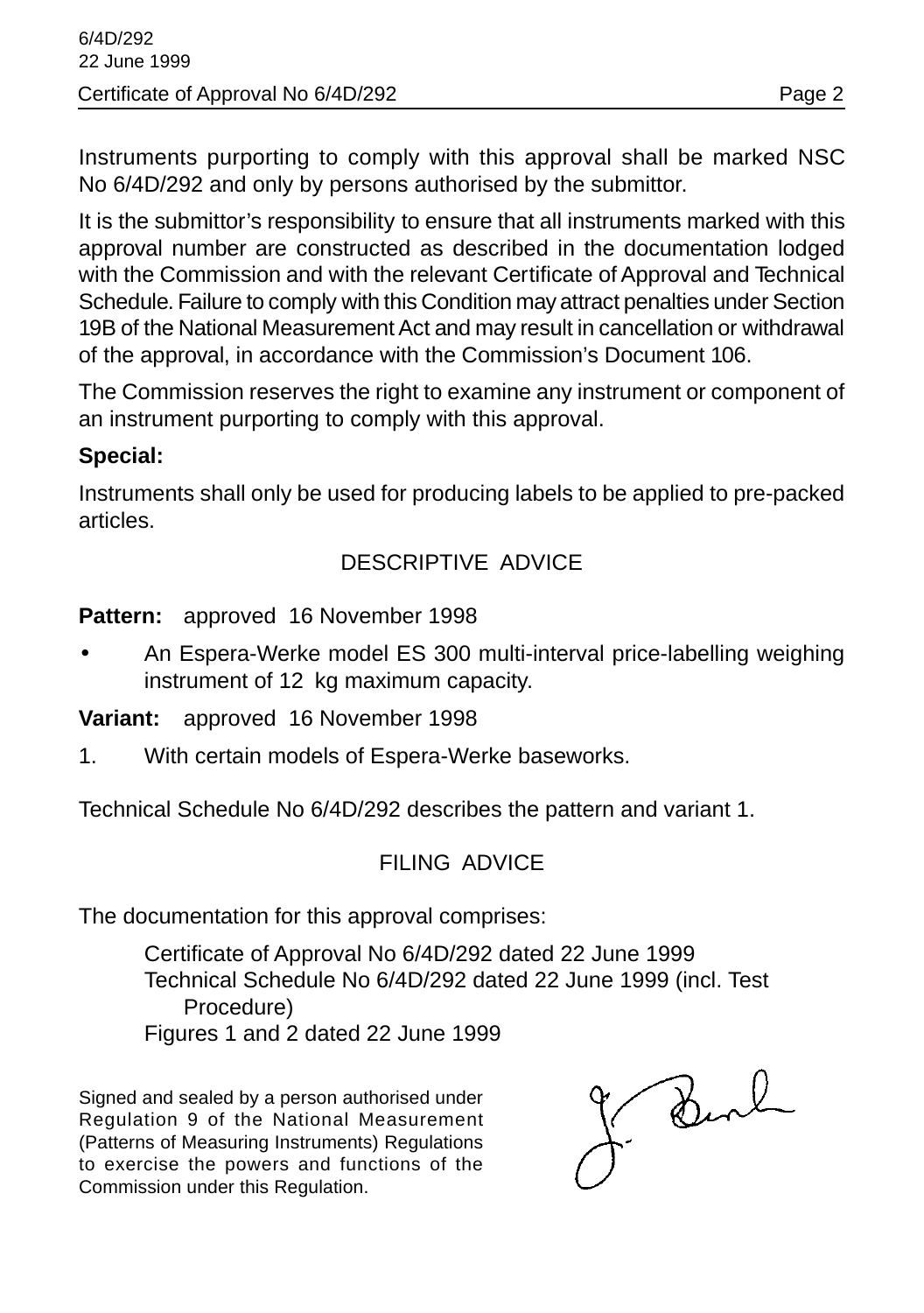### TECHNICAL SCHEDULE No 6/4D/292

**Pattern:** Espera-Werke Model ES 300 Multi-interval Price-labelling Weighing Instrument.

**Submittor:** Espera-Werke GmbH Postfach 10 04 55 D-47004 DUISBURG GERMANY.

#### **1. Description of Pattern**

An Espera-Werke model ES 300 multi-interval price-labelling weighing instrument (Figure 1) with a verification scale interval (e<sub>1</sub>) of 0.001 kg up to 3 kg, a verification scale interval (e<sub>2</sub>) of 0.002 kg from 3 kg up to 6 kg, and a verification scale interval (e $_{\text{\tiny 3}}$ ) of 0.005 kg from 6 kg up to the maximum capacity of 12 kg.

Instruments are comprised of a model ESW303 basework, a model ESC 903 indicator and a model ESD 103 printer.

Instruments have unit price to \$999.99/kg and total price to \$999.99 and are fitted with a price look up (PLU) facility.

Instruments shall only be used for producing labels to be applied to pre-packed articles. Only mass and unit price values are displayed; the total price is printed but not displayed.

Instruments may also produce item totals which are not for trade use.

Instruments may be fitted with output sockets for the connection of peripheral and/or auxiliary devices.

#### **1.1 Zero**

Instruments may be fitted with an automatic zero setting device which sets zero to within  $\pm$ 0.25  ${\tt e}^{}_i$  whenever the instrument comes to rest more than 0.5e $^{}_i$  below zero.

The zero-tracking device automatically corrects zero to within  $\pm 0.25$  e, whenever the instrument comes to rest within  $\pm 0.5 \mathsf{e}^{\vphantom{\dagger}}_{1}$  of zero.

The initial zero-setting device has a nominal range of not more than 20% of the maximum capacity of the instrument.

The instrument has a semi-automatic zero-setting device with a nominal range of not more than 4% of the maximum capacity of the instrument.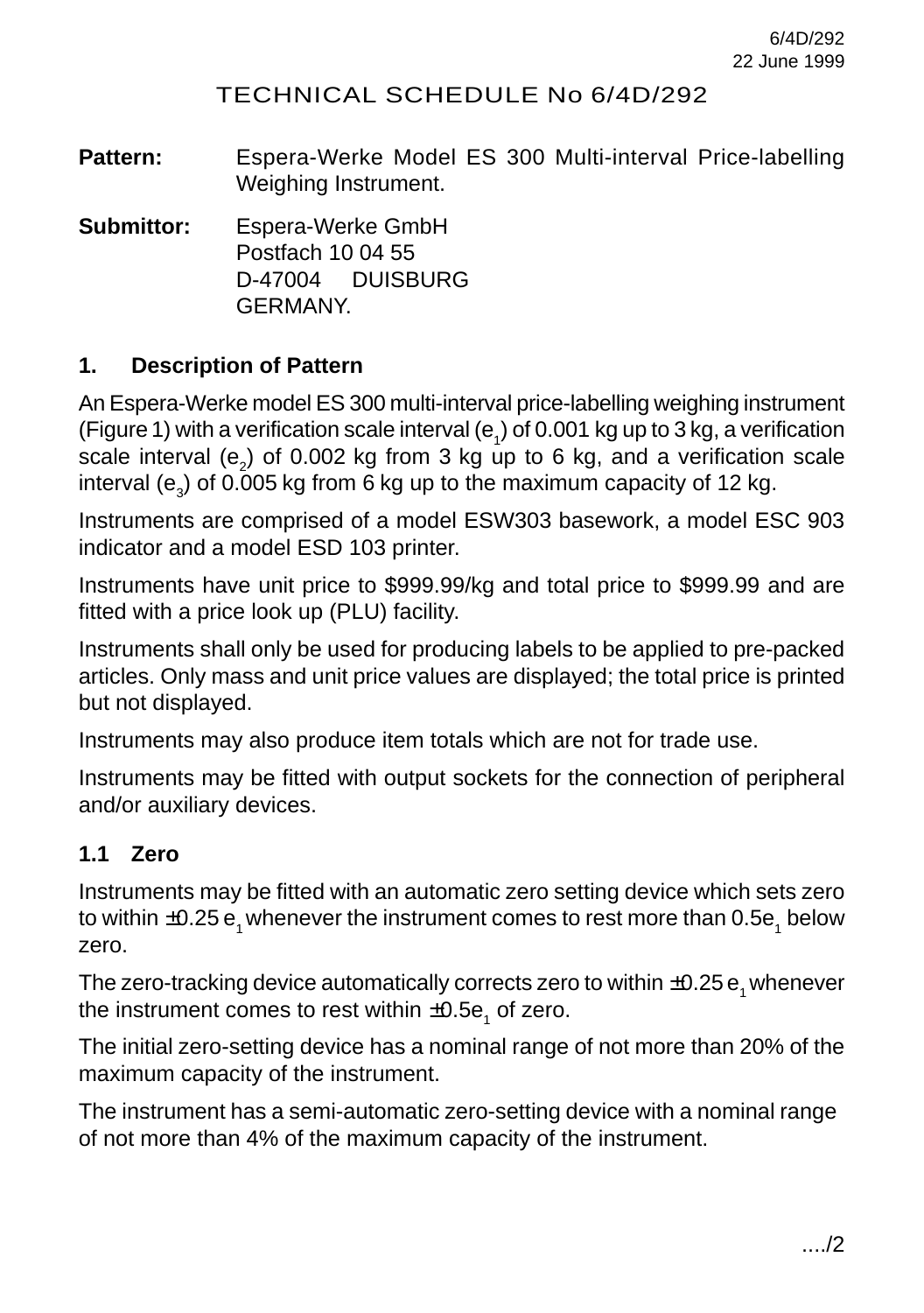# **1.2 Tare**

A semi-automatic and/or a preset subtractive taring device, each of up to 2 kg maximum capacity, may be fitted.

### **1.3 Additional Basework**

Instruments may include an additional model ESW303 basework, however only one basework may be selected for weighing at any one time. The basework may be activated either via the PLU facility or via selection of a basework number during the labelling process. The basework selected may be identified on the screen.

### **1.4 Display Check**

A display check is initiated whenever power is applied.

### **1.5 Verification/Certification Provision**

Provision is made for the application of a verification/certification mark.

# **1.6 Sealing Provision**

Provision is made for the calibration adjustments to be sealed by means of the sealing plate provided on the underside of the basework (Figure 2).

#### **1.7 Levelling**

Instruments are provided with adjustable feet and a level indicator. Adjacent to the level indicator is a notice stating 'instrument must be level when in use', or similar wording.

#### **1.8 Markings and Notices**

(a) Instruments carry the following markings, in the form shown at right:

| Manufacturer's mark, or name written in full | Espera-Werke GmbH |
|----------------------------------------------|-------------------|
| Indication of accuracy class                 | M                 |
| Maximum capacity                             | $Max  /  / $ kg * |
| Minimum capacity                             | <i>Min</i> kg $*$ |
| Verification scale interval                  | $e =$ // kg *     |
| Maximum subtractive tare                     | $T = -$ kg        |
| Serial number of the instrument              |                   |
| Pattern approval mark for the instrument     | NSC No 6/4D/292   |

- These markings shall also be shown near the display of the result if they are not already located there.
- (b) Instruments carry a notice stating FOR PRICE-LABELLING USE ONLY, or FOR PRE-PACKAGING USE ONLY, or similar wording.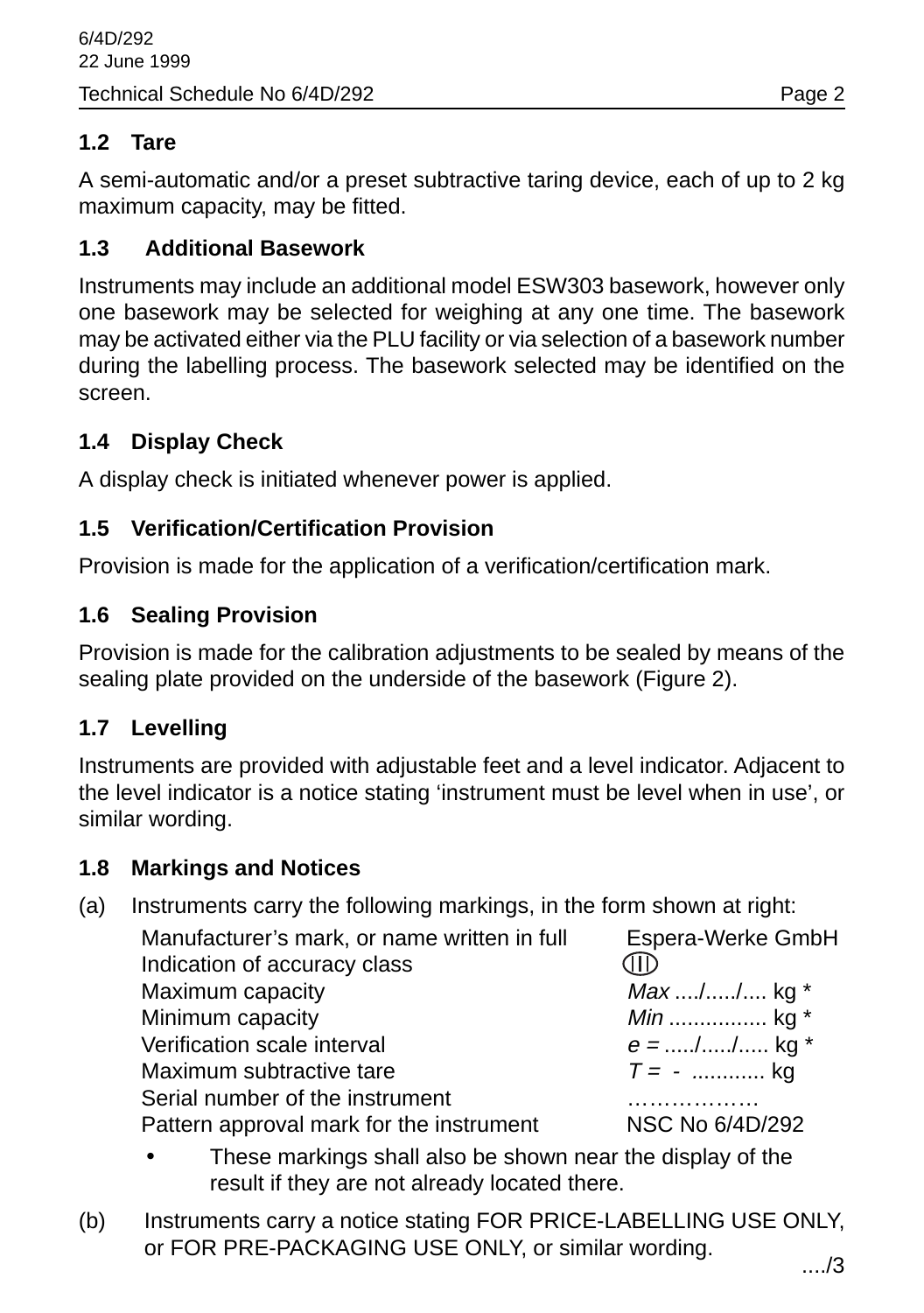### **2. Description of Variant 1**

With the basework(s) of the pattern replaced by any of the baseworks listed in Table 1.

All instruments may be fitted with a semi-automatic and/or a preset subtractive taring device, each of up to 2 kg maximum capacity.

|                        | TABLE 1                                   |                    |
|------------------------|-------------------------------------------|--------------------|
| Model<br><b>Number</b> | Verification<br><b>Scale</b><br>Intervals | Weighing<br>Ranges |
| <b>ESW313</b>          | $1/2/5$ g                                 | $3/6/8$ kg         |
| <b>ESW323</b>          | $1/2/5$ g                                 | 3/6/12 kg          |
| ESW333 (*)             | 2 <sub>q</sub>                            | 6 kg               |
| ESW333 (*)             | $1/2$ g                                   | $3/6$ kg           |
| <b>ESW403</b>          | $5/10/20$ g                               | 15/30/60 kg        |
| <b>ESW413</b>          | $5/10/20$ g                               | 15/30/60 kg        |
| <b>ESW423</b>          | $5/10/20$ g                               | 15/30/60 kg        |

(\*) The model ESW333 is approved as either a single interval basework or as a multi-interval basework having two intervals.

# TEST PROCEDURE

Instruments should be tested in accordance with any relevant tests specified in the Inspector's Handbook.

#### **Maximum Permissible Errors at Verification/Certification**

The maximum permissible errors for increasing and decreasing loads on initial verification/certification for loads, m, expressed in verification scale intervals, e, are:

 $\pm 0.5$  e for loads  $0 \le m \le 500$ ;  $±1.0 e$  for loads 500 <  $m \le 2$  000; and  $\pm$ 1.5 e for loads 2 000 <  $m \le 10$  000.

For multi-interval instruments with verification scale intervals of  ${\sf e}_{_1},$   ${\sf e}_{_2},$  ..., apply  ${\sf e}_{\scriptscriptstyle 1}$ for zero adjustment, and for maximum permissible errors apply  ${\sf e}_{\scriptscriptstyle 1}^{} ,$   ${\sf e}_{\scriptscriptstyle 2}^{} ,$  ..., as applicable for the load.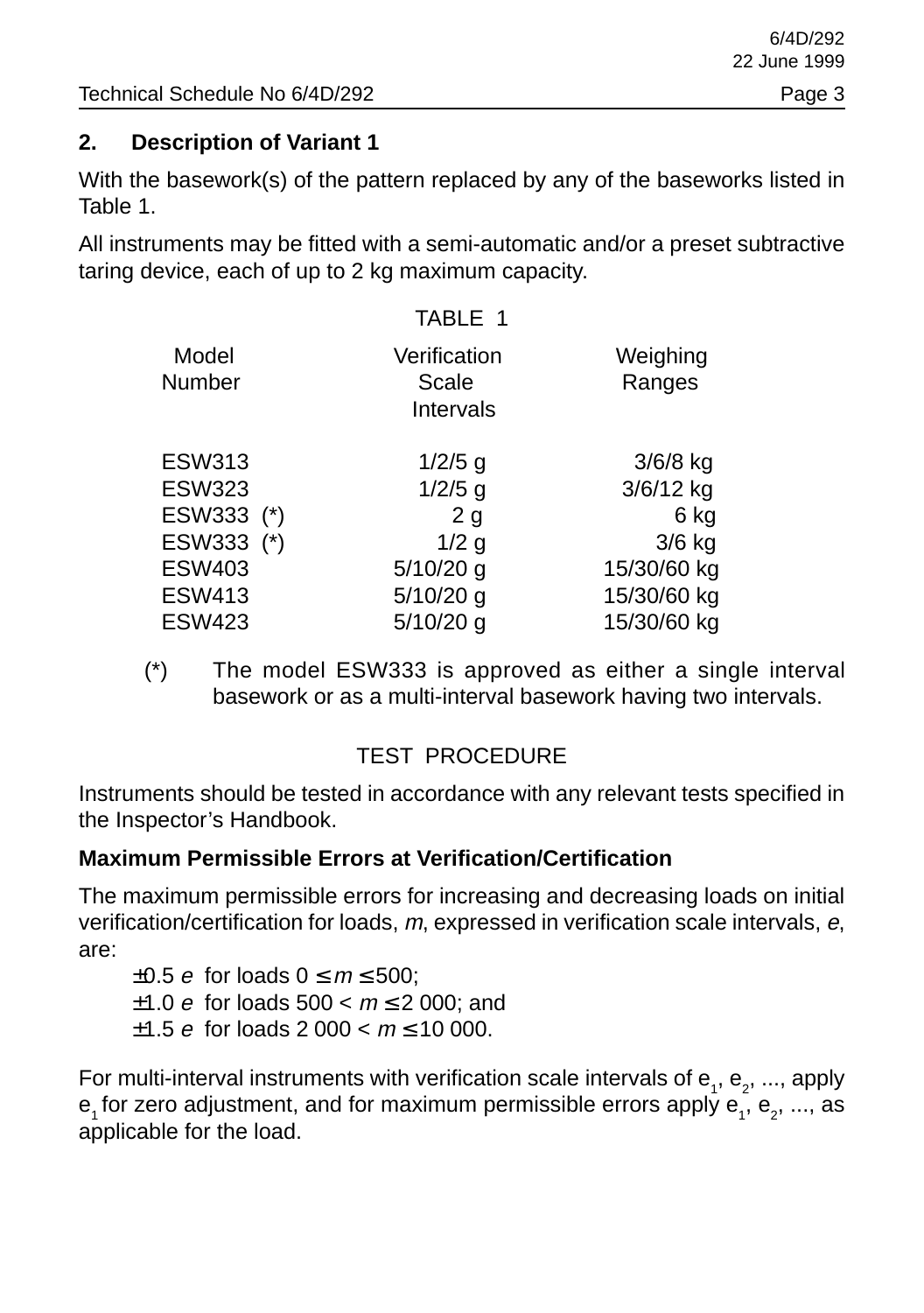6/4D/292 13 October 2004



**Australian Government** 

**National Measurement Institute** 

12 Lyonpark Road, North Ryde NSW 2113

# **Notification of Change Certificate of Approval No 6/4D/292 Change No 1**

Issued by the Chief Metrologist under Regulation 60 of the National Measurement Regulations 1999

The following change is made to the approval documentation for the

Espera-Werke Model ES 300 Price-labelling Weighing Instrument

submitted by Espera-Werke GmbH Postfach 10 04 55 D-47004 DUISBURG **GERMANY** 

.

In Certificate of Approval No 6/4D/292 dated 22 June 1999, the Condition of Approval referring to the review of the approval should be amended to read:

"This approval becomes subject to review on 1 December 2008, and then every 5 years thereafter."

Signed by a person authorised by the Chief Metrologist to exercise his powers under Regulation 60 of the National Measurement Regulations 1999.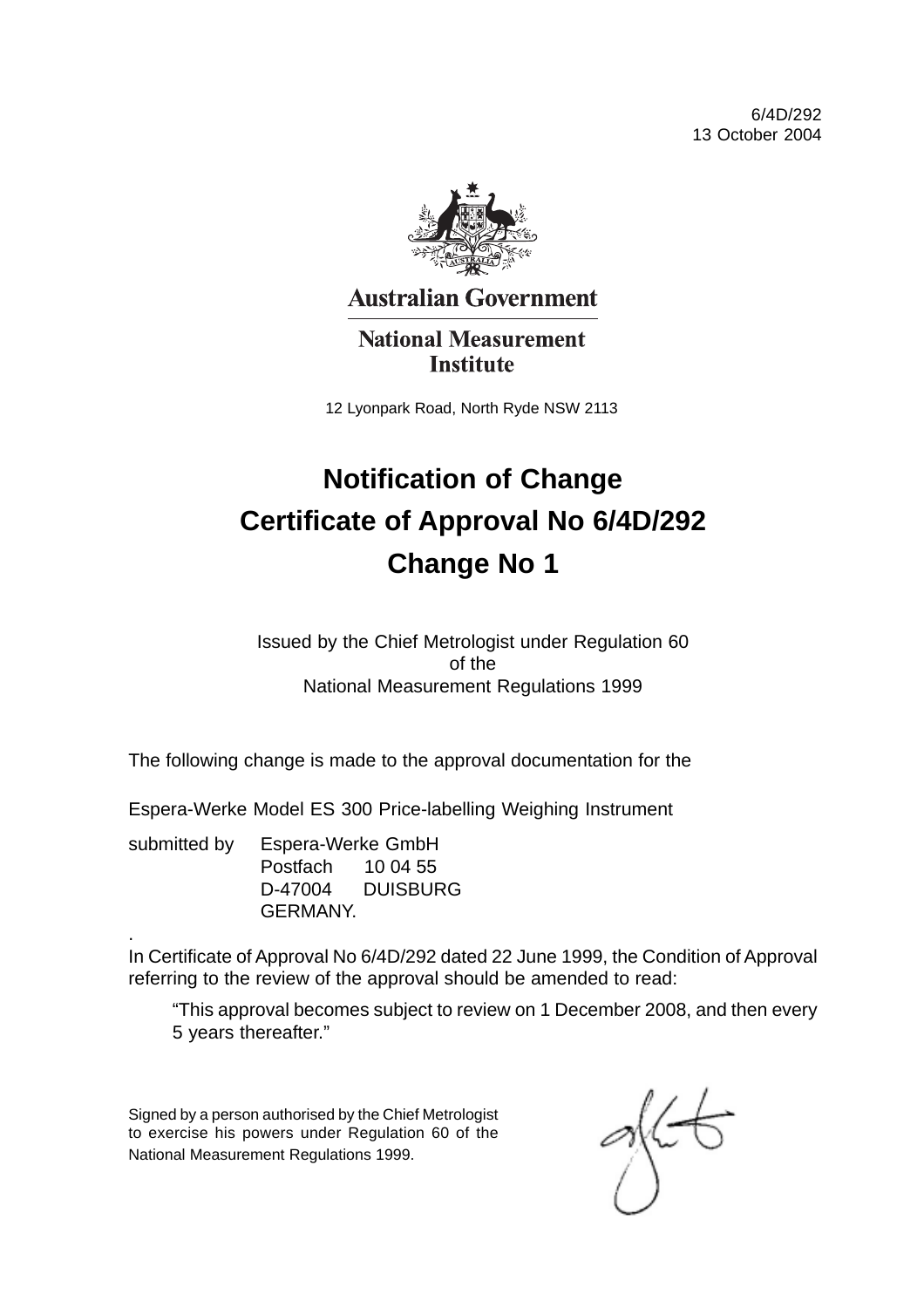FIGURE 6/4D/292 - 1